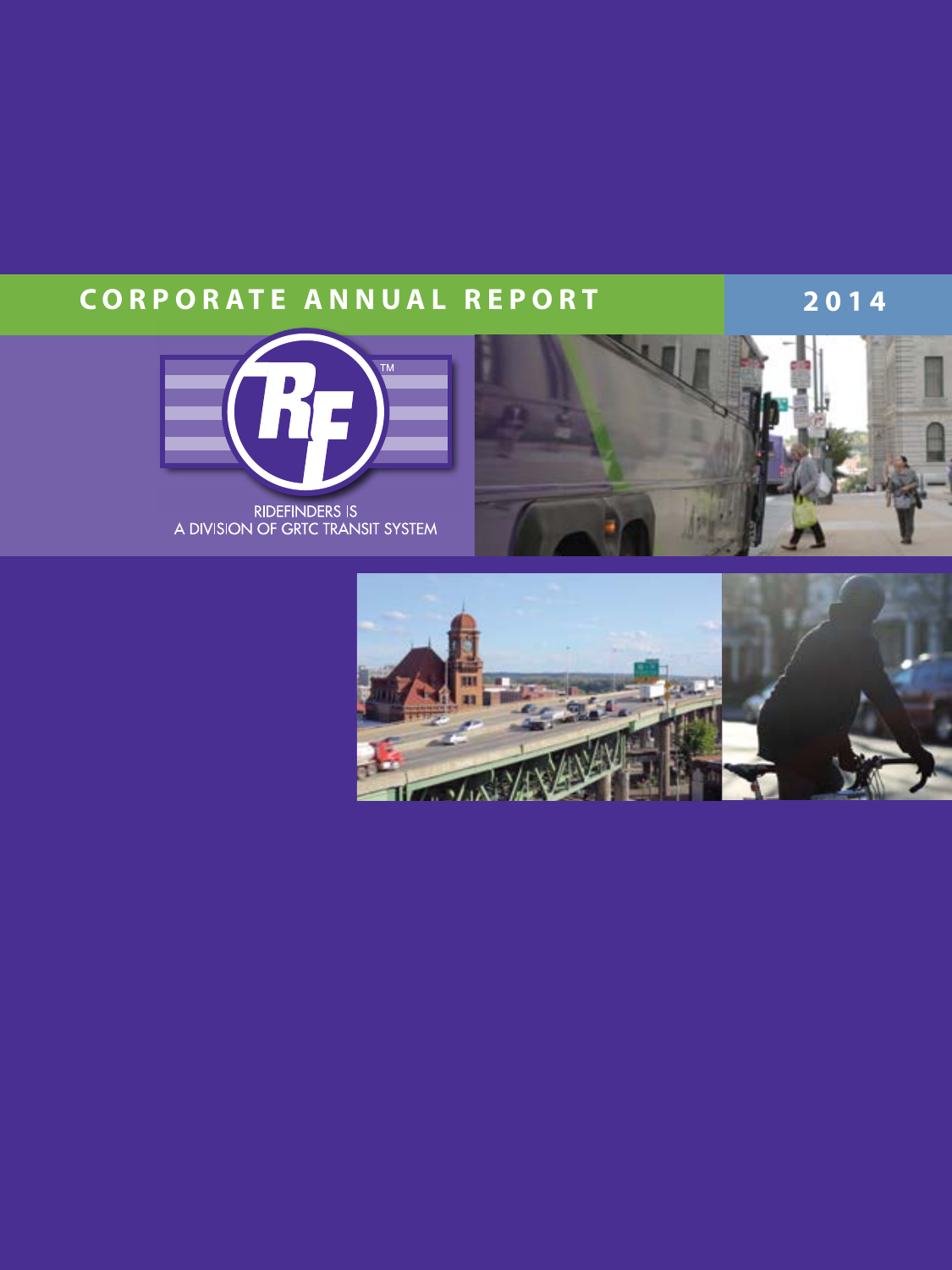

# **Table of Contents**

| Reduces vehicle trips and vehicle miles traveled in the Richmond region   |  |
|---------------------------------------------------------------------------|--|
| Removed nearly 5,700 vehicle trips per day from Richmond area highways  6 |  |
|                                                                           |  |
|                                                                           |  |
|                                                                           |  |
|                                                                           |  |
|                                                                           |  |
|                                                                           |  |
|                                                                           |  |
|                                                                           |  |
|                                                                           |  |
|                                                                           |  |



The Metropolitan Planning Organization and the Greater Richmond Chamber of Commerce co-sponsored COMPOOL, the South's first nonprofit ridesharing program. COMPOOL was fueled by the gas crisis of the late '70s and heightened public awareness of environmental concerns.

**1981**

### RIDEFINDERS ANNUAL REPORT

| led in the Richmond region  |
|-----------------------------|
| om Richmond area highways 6 |
|                             |
| allons of gasoline          |
|                             |
|                             |
|                             |
|                             |
|                             |
|                             |
|                             |
|                             |
|                             |

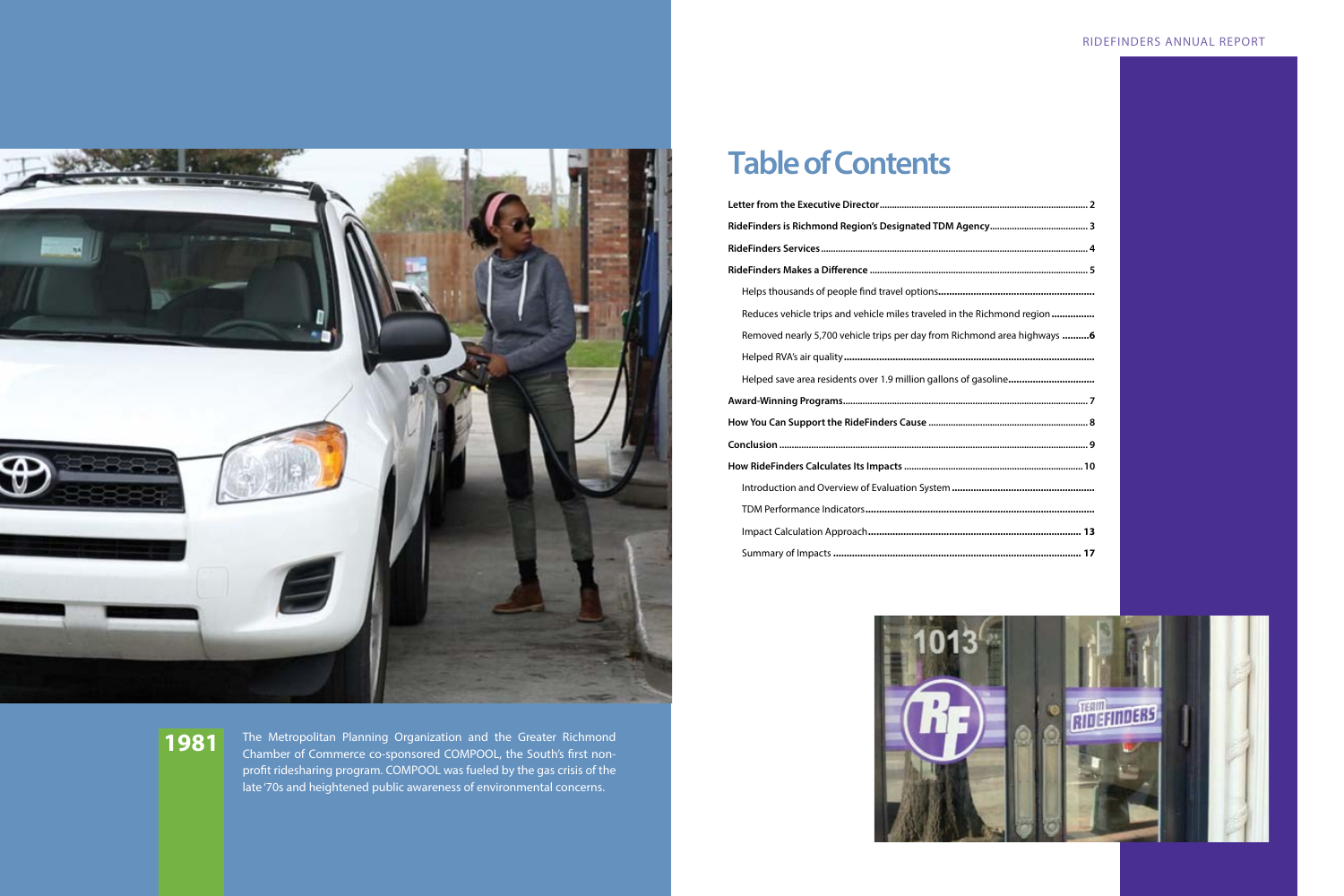Greetings!

The Richmond Region is a great place to live. One of the keys to making our area so wonderful is that it is relatively easy to get around. We at RideFinders, the region's ridesharing and transportation demand management agency, have been providing transportation solutions that have contributed to RVA's mobility, and therefore, to our quality of life, for over 30 years. In the past fiscal year alone, RideFinders was responsible for removing nearly 5,700 vehicle trips from Richmond area highways each day, and helped eliminate 34 million vehicle miles traveled.

Most experts agree that our region will grow by about 25% in the next 15 years. We can't afford nor have the space to build 25 percent more lanes or roads to handle 300,000 more people. We must rely on other solutions. Solutions like carpooling, vanpooling, teleworking, etc. provided by RideFinders. Be assured that RideFinders stands ready, with existing and new programs, to meet the challenge of maintaining our mobility by continuing to offer viable solutions to single occupancy vehicle travel.

While we are always thinking about the future, we are proud to present our Annual Report for FY 2013. Starting in 2011, RideFinders embarked on an extensive research and evaluation program to measure its success in meeting customers' needs and document the travel and environmental impacts of mode changes influenced by TDM services. This report highlights RideFinders significant accomplishments and impacts in FY 2013, as measured by those surveys and other data collected.

We encourage you to call us at 804-643-RIDE, visit our website at www.ridefinders.com, or drop by our Commuter Store in downtown Richmond to find out more about our award-winning organization and its many services.

Onward,

Von S. Lidall

Von S. Tisdale, Executive Director

# **Letter from the Executive Director**

- Collaborates with advocacy groups and community organizations and programs in the Richmond region in identifying transportation-related needs
- Directly provides cutting-edge, model services through technology, and high quality delivery of customized services to businesses and individuals
- Collaborates with other commuter service providers, such as vanpool vendors, Petersburg Area Transit (PAT) service, taxi providers and is a part of the GRTC Transit System
- Facilitates financial planning to help create long-term financial security for the organization to remain operational in a competitive environment

*In the past fiscal year alone, RideFinders was responsible for removing nearly 5,700 vehicle trips from Richmond area highways each day, and helped eliminate 34 million vehicle miles traveled.*

Von S. Tisdale, Executive Director



# **RideFinders is Richmond Region's Designated TDM Agency**

COMPOOL used the first-ever computerized system to arrange OMPOOL used the first-ever computerized system to arrange **1983**<br>commuter carpools, and turned vanpool vision into a reality.

RideFinders delivers Transportation Demand Management – or "TDM" – solutions. This free service is about moving people from point to point, not simply moving cars from point to point. The goal of RideFinders is to reduce the number of single occupancy vehicles on the roadways – and not just at peak times, like rush hour, but all day every day – by encouraging people to use other means – public transit, vanpool, rideshare, bicycle, walk, or telework. In so doing, they will be balancing the demand with the supply.

RideFinders, a division of the GRTC Transit System, is the Richmond region's Transportation Demand Management (TDM) agency that helps travelers identify and explore alternative modes of transportation that are available for commuting and other travel needs. The agency currently serves seven counties and five independent towns or cities with a combined area of approximately 2,181 square miles and a population of just under one million people.

### **Specifically, RideFinders:**

RideFinders plays a leadership role in educating about TDM at all levels of government, with the private sector, and the public at large. Participation in and implementation of TDM strategies and initiatives will always be at the core of RideFinders operational structure and viability. RideFinders continues to encourage and support individuals and organizations in pursuing this advocacy agenda.

RideFinders continues to be widely recognized for its multi-faceted involvement in the region. It uses a handson approach to educate the business community and the citizenry. RideFinders increases awareness of and participation in green transportation solutions, and therefore keeps sustainability issues on the minds of decision-makers across jurisdictional boundaries.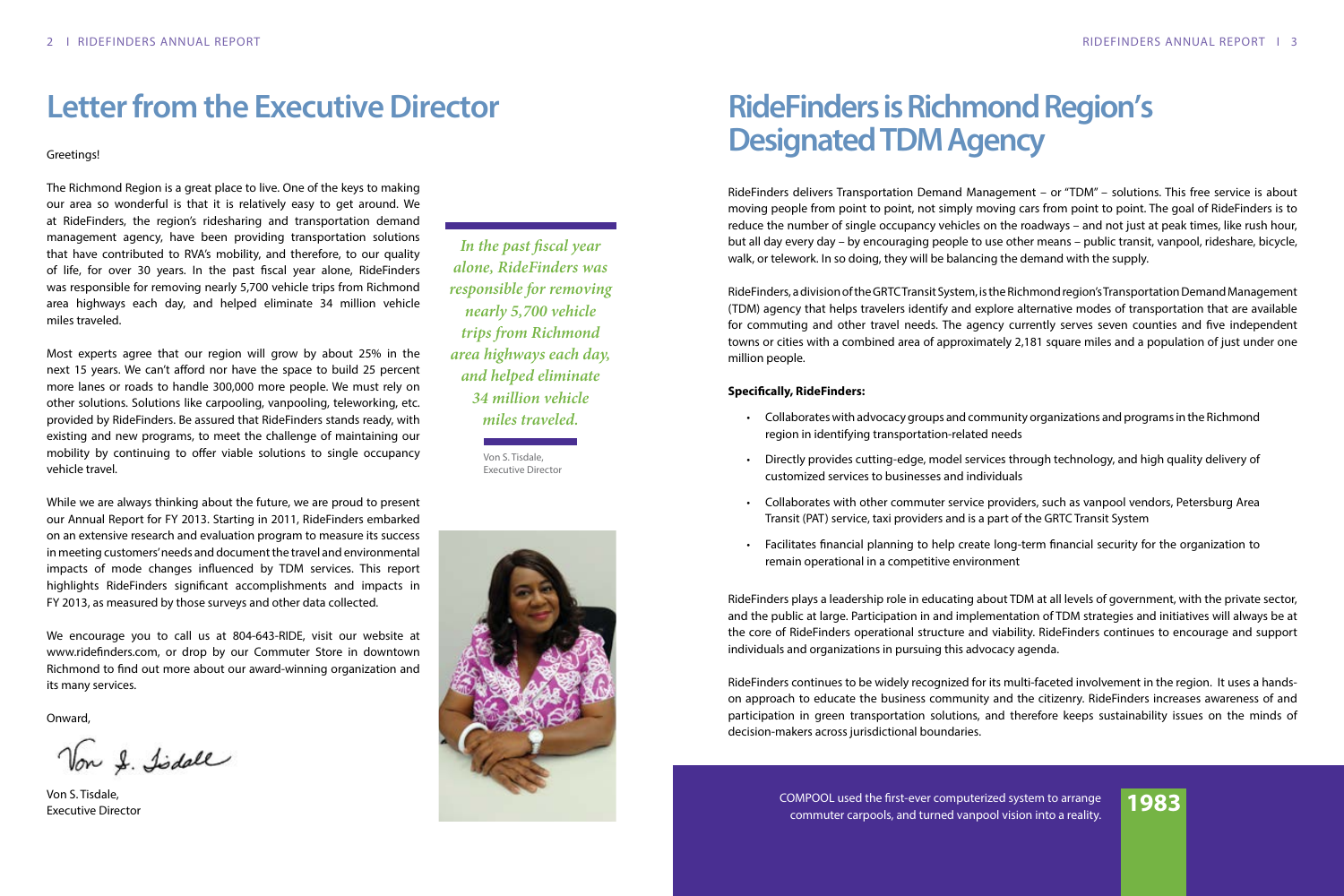# **RideFinders Services**

### **Following is a list of programs and services provided for commuters and employers throughout the Central Virginia region.**

| <b>Transit Information</b>                                                                                                                                                                                                                                                     | <b>Emergency Ride Home</b>                                                                                                                                                                                                                    |
|--------------------------------------------------------------------------------------------------------------------------------------------------------------------------------------------------------------------------------------------------------------------------------|-----------------------------------------------------------------------------------------------------------------------------------------------------------------------------------------------------------------------------------------------|
| Provides commuters with GRTC transit service<br>and route information; sells transit fare media, and<br>promotes the Commuter Choice and swipe card<br>programs                                                                                                                | Provides taxi or rental car service to get home in the<br>event of an emergency for registered commuters<br>who ride the bus, vanpool, walk, bike or carpool to<br>work at least three days a week                                            |
| <b>Vanpool Services</b>                                                                                                                                                                                                                                                        | <b>Transportation Planning</b>                                                                                                                                                                                                                |
| Supports vanpools through financial investments,<br>ridership recruitment and promotion; provides<br>vanpool formation services for area employers<br>and commuters; and coordinates vanpool vendor<br>activities                                                              | Supports transportation demand management<br>(TDM) strategies through the regional transportation<br>planning process and serves as a distribution site for<br>requests for public input on draft transportation<br>plans and public hearings |
| <b>Carpool Matching</b>                                                                                                                                                                                                                                                        | <b>Employer-Based Marketing</b>                                                                                                                                                                                                               |
| "Matches" commuters with those in their area that<br>also share similar work locations and hours through<br>dynamic real-time ridematching                                                                                                                                     | Promotes TDM strategies through the Employee<br>TransportationCoordinator(ETC)networkestablished<br>at employer sites                                                                                                                         |
| <b>Clean Air Campaign</b>                                                                                                                                                                                                                                                      | <b>Employer Relocation and Site Analysis Services</b>                                                                                                                                                                                         |
| Helps to improve the region's air quality and notifies<br>employers and the public of Ozone Action Days<br>issued by the Virginia Department of Environmental<br>Quality through education and awareness                                                                       | Assists with implementing TDM strategies during<br>company relocations, conducts employee surveys,<br>produces density plot maps for vanpool and carpool<br>formation, and develops employee trip reduction<br>programs                       |
| <b>Commuter Choice Program</b>                                                                                                                                                                                                                                                 | <b>Bike and Pedestrian Commuter Services</b>                                                                                                                                                                                                  |
| Assists employers with the development and<br>implementation of tax-free transportation benefits<br>programs                                                                                                                                                                   | Supports commuters who bike or walk to work with<br>the Emergency Ride Home Program, safety clinics,<br>and partnerships with related organizations                                                                                           |
| <b>Telework</b>                                                                                                                                                                                                                                                                | <b>Park and Ride Lot</b>                                                                                                                                                                                                                      |
| RideFinders serves as a resource center for program<br>development, technical assistance, and financial<br>incentives at employer sites                                                                                                                                        | Provides formal and informal park and ride lot<br>information to area commuters who are interested in<br>taking advantage of a shared-ride commute mode                                                                                       |
| <b>Downtown Commuter Guide</b>                                                                                                                                                                                                                                                 | Charter 2015                                                                                                                                                                                                                                  |
| Provides a map of downtown public parking lots with<br>a corresponding price list and providers                                                                                                                                                                                | Recognizes RVA employers who encourage their<br>employees to consider biking as a commute option,<br>as well as make their business site more bicycle<br>friendly to their employees and visitors                                             |
| <b>RideFinders Commuter Store</b>                                                                                                                                                                                                                                              | <b>RideFinders On The Move</b>                                                                                                                                                                                                                |
| Allows walk-in clients to utilize stand-alone, self-<br>help ADA compliant kiosks to assist with accessing<br>information related to their transportation needs;<br>customers can purchase commuter related items<br>such as GRTC go cards, EZ Pass transponders and<br>stamps | Provides air quality alerts, park & ride lot information,<br>and news to customers using a mobile application<br>on the Android and iPhone platforms                                                                                          |

# **RideFinders Makes a Difference**

- 1. RideFinders is helping thousands of people to find convenient, costsaving, and sustainable travel options for work and non-work. In FY 2013, RideFinders served more than 11,400 people with their core services, including:
	- Vanpool program
	- GreenRide ridematching database for carpools
	- Commuter Choice Employer program
	- Telework!VA Employer program
	- **Commuter Store**
	- Emergency Ride Home program
	- ridefinders.com website
	- **GRTC transit support services**
	- Clean Air Education and Awareness program
- 2. RideFinders reduces vehicle trips and vehicle miles traveled. In FY 2013, RideFinders directly eliminated 34 million vehicle miles traveled, with more than 19 million VMT with the Richmond Regional Planning District Commission (RRPDC) region.

| <b>Impact Indicator</b>                     | <b>Directly Influenced Changes</b> | <b>Change from 2012</b> |
|---------------------------------------------|------------------------------------|-------------------------|
| <b>Daily Vehicle Trips Reduced</b>          |                                    |                         |
| -Total                                      | 5,653                              | $+18%$                  |
| -Vehicle Trips within Richmond PDC          | 5,223                              | $+19%$                  |
| Daily Vehicle Miles (VMT) reduced           |                                    |                         |
| -Total                                      | 135,580                            | $+15%$                  |
| -Vehicle Miles Traveled within Richmond PDC | 77,668                             | $+16%$                  |
| <b>Annual Vehicle Trips Reduced</b>         |                                    |                         |
| -Total                                      | 1.4M                               | $+18%$                  |
| -Vehicle Trips within Richmond PDC          | 1.3M                               | $+19%$                  |
| Annual Vehicle Miles (VMT) reduced          |                                    |                         |
| -Total                                      | 33.9 M                             | $+15%$                  |
| -Vehicle Miles Traveled within Richmond PDC | 19.4M                              | $+16%$                  |
|                                             |                                    |                         |

COMPOOL changed its name to RideFinders, and joined forces with the Central Richmond Association to develop the country's first downtown parking and commuter information service.

Marked the initiation of vans, mini-buses, and subscription bus service to Kings Dominion. It also marked the start of the landmark Capital Area Training Consortium Vanpool program, which helped arrange transportation for people who needed it most.

# **1985**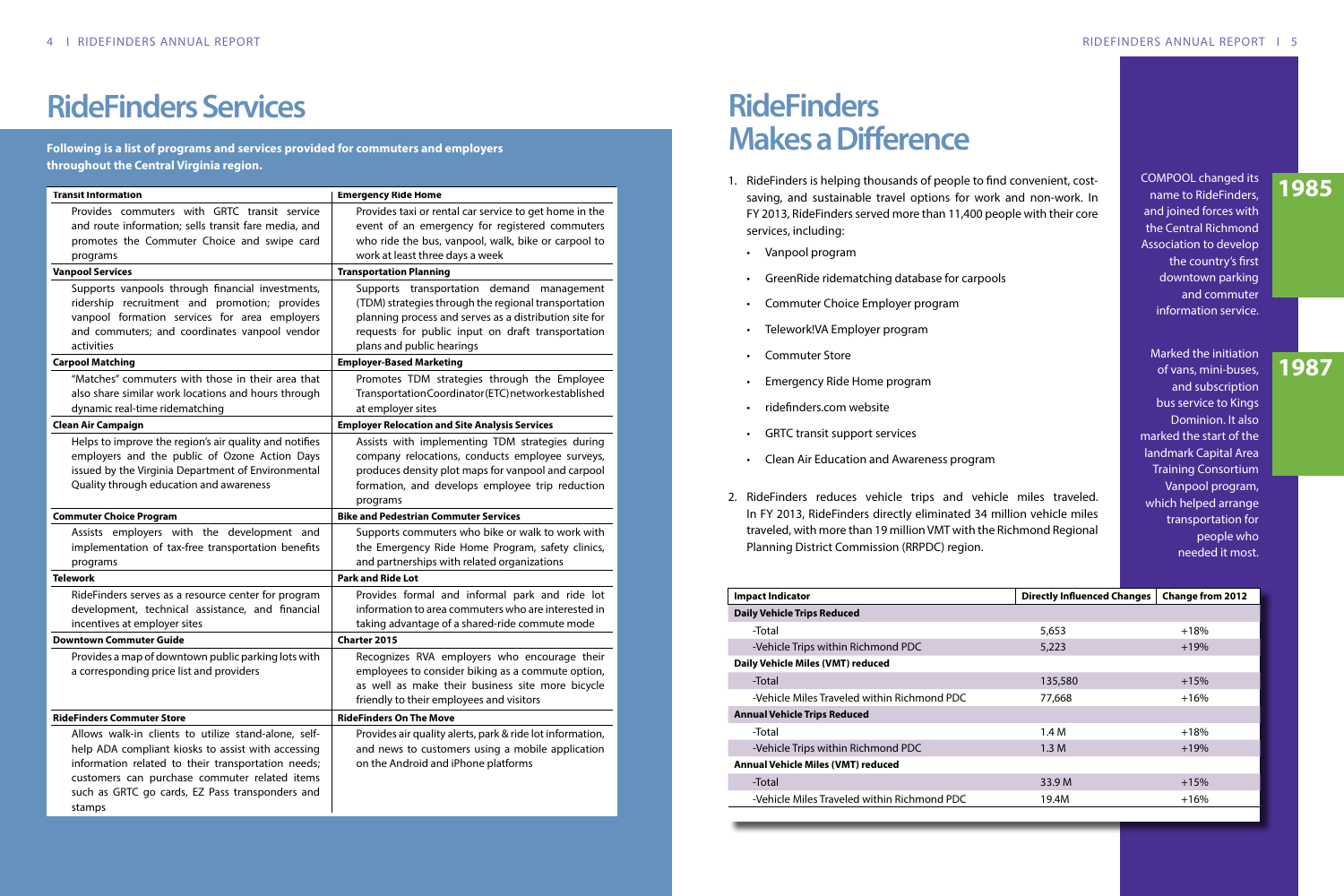Communications), Richmond Chapter of the Public Relations ove with Vanpooling Starring Vanity Vanpool

Relations), Richmond Chapter of the Public Relations Society RideFinders Partners with Chesterfield Towne Center

2013 Evaluation), Richmond Chapter of the Public Relations Society pact: An Evaluation of RideFinders' FY 2012 Transportation gram

2012 Award Chapter of the Public Relations Society of eam RideFinders 2012 Calendar

Communications), Richmond Chapter of the Public Relations an Impact: RideFinders Turns 30!

**Consumer Services), Richmond Chapter of the Public Relations** Net: Revamping the Emergency Ride Home Program

ent of Economic and Community Development, Transportation

s), Hermes Creative Awards, 30th Anniversary & Open House

nunication Campaign), Hermes Creative Awards, RideFinders Home Program

Chapter of the Public Relations Society of America, Telework ork!VA Business Incentive Program

s), Hermes Creative Awards, Go Green. Get Green. Telework

tion Campaign), Hermes Creative Awards, Telework Tech: **Business Incentive Program** 

cations/Brochure), Hermes Creative Awards, Emergency Ride

Transportation (ACT) Chesapeake Chapter's Outstanding TDM Bike Commuting."

Transportation (ACT) Chesapeake Chapter's Outstanding TDM **Bike Commuting."** 

Outstanding TDM Incentive Program, Chick-fil-A Match the

ior Business Communicators (IABC) Best in Virginia Award of ject with Theatre IV

of Excellence, Chick-fil-A Match the Code and Win Promotion nce Creative Excellence Award, Team RideFinders Campaign

- 3. In FY 2013, RideFinders removed nearly 5,700 vehicle trips per day from Richmond area highways. This is essentially the number of vehicles that travel in each direction along I-95 in downtown Richmond during the peak commuting hour. This is the same number of vehicles that zoom by the old Main Street Train Station clock tower. Imagine what RVA would be like if 5,000+ more cars were on the road during rush hour every morning and evening!
- 4. The reduction of 5,700 vehicle trips per day also helped RVA's air quality. During FY2013, RideFinders eliminated 34 million pounds of greenhouse gases.

5. Reduction in vehicle trips also translates into gas savings. During FY 2013, RideFinders helped save area residents over 1.9 million gallons of gasoline. And that number of gallons saved grew by 15% from 2012. Based on \$3.20 per gallon (Nov. 2013) 1.9 million gallons of gas translates into over \$6 million in fuel savings.



| <b>Impact Indicator</b>                  | <b>Directly Influenced</b><br><b>Changes</b> | <b>Change from</b><br>2012 |
|------------------------------------------|----------------------------------------------|----------------------------|
| <b>Emissions reduced (annual pounds)</b> |                                              |                            |
| - Nitrous Oxides (NOx)                   | 62.850                                       | $+15%$                     |
| -Volatile Organic Compounds (VOC)        | 65,900                                       | $+15%$                     |
| -Carbon Dioxide (greenhouse gases)       | 33.8M                                        | $+15%$                     |

*No question, RideFinders makes a difference in RVA!*

# **Award-Winning Programs**

RideFinders is very proud of the high quality services that it provides Richmond Area residents. Our programs and services have been recognized by others in the TDM industry. Below is a listing of some of the awards RideFinders has received in the past 5 years.

| 2013 | Award of Merit (Integrated<br>Society of America, Fall in Lo                              |
|------|-------------------------------------------------------------------------------------------|
| 2013 | <b>Award of Merit (Community</b><br>of America, Satellite Office:                         |
| 2013 | Award of Merit (Research Ev<br>of America, Making an Imp<br><b>Demand Management Prog</b> |
| 2012 | Award of Merit (Publicatio<br>America, Limited Edition Tea                                |
| 2012 | Award of Merit (Integrated<br>Society of America, Making                                  |
| 2012 | Award of Merit (Marketing C<br>Society of America, Safety N                               |
| 2012 | City of Richmond Departmer<br>Award                                                       |
| 2012 | <b>Gold Award (Special Events</b><br>Celebration                                          |
| 2012 | Honorable Mention (Comm<br>Revamps Emergency Ride H                                       |
| 2011 | Award of Merit, Richmond<br>Tech: Promoting the Telewo                                    |
| 2011 | <b>Gold Award (Special Events</b><br><b>Richmond Event</b>                                |
| 2011 | Gold Award (Communicat<br>Promoting the Telework!VA                                       |
| 2011 | Honorable Mention (Public<br>Home brochure                                                |
| 2010 | <b>Association for Commuter T</b><br>Program, "Get the Scoop on                           |
| 2010 | <b>Association for Commuter T</b><br>Program, "Get the Scoop on                           |
| 2008 | ACT Chesapeake Chapter,<br>Code and Win Promotion                                         |
| 2008 | International Association fo<br>Merit, The Air We Share Proj                              |
| 2008 | IABC Best in Virginia Award                                                               |
| 2008 | <b>ACT International Conferen</b>                                                         |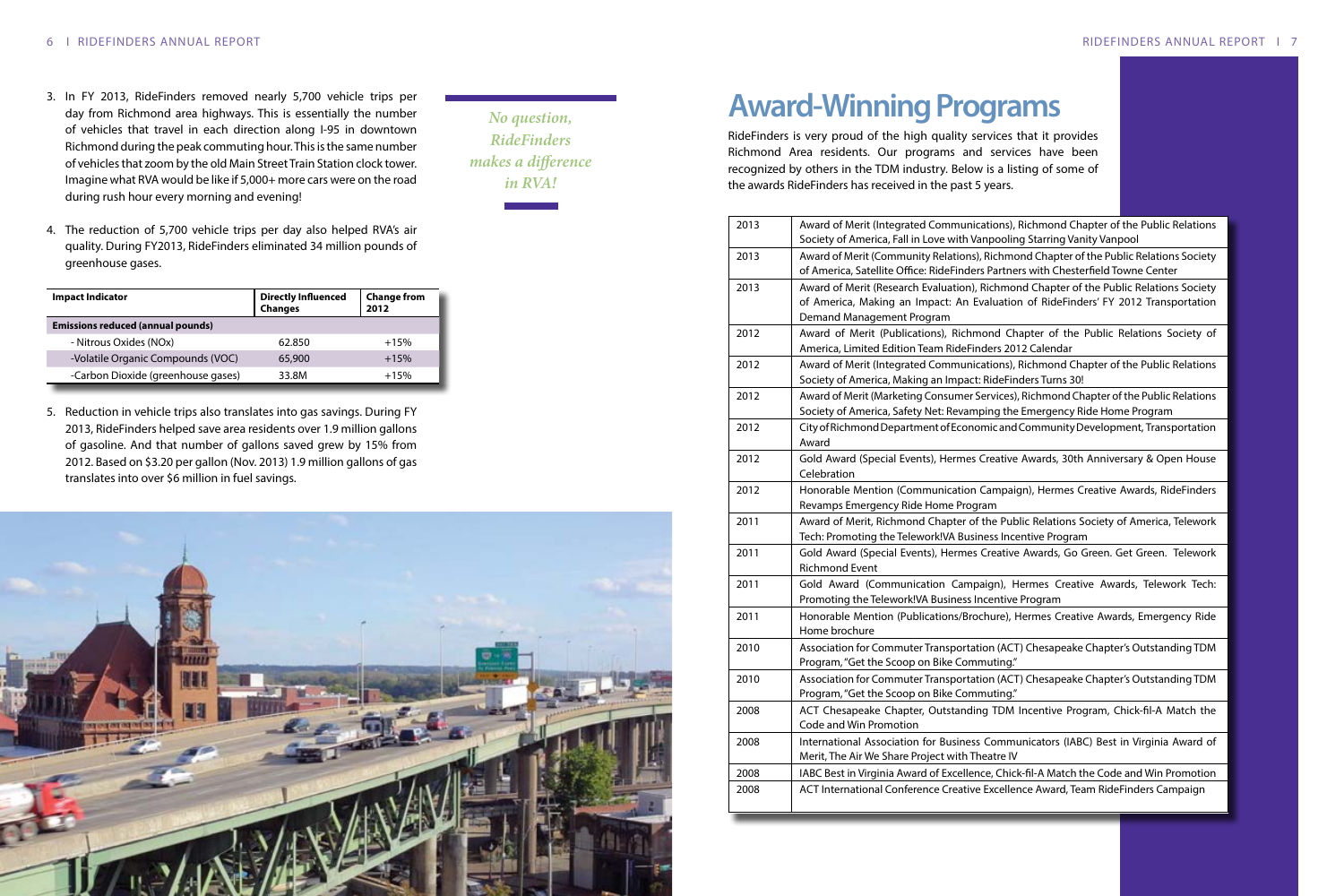# **How You Can Support the RideFinders Cause**

Growth in Richmond's population and employment will place new demands on the region's transportation system in the future, with continued consequences for traffic congestion and the environment. This will make the services that RideFinders provides all the more essential to maintain a travel environment that supports quality of life and a vibrant business climate. And this will take everyone's effort.

### **5 Easy Ways You Can Join RideFinders' Cause**

There are five easy ways you can help make an even greater impact on RVA.

- **1. Travel smarter:** Learn about RideFinders commute services that can help you find alternatives to single occupancy travel.
- **2. Visit ridefinders.com or visit our Commuter Store** at 1013 East Main Street in the Historic Ironfronts Building in downtown Richmond, or simply **call us at 643-RIDE.**
- **3. Sign up for RideFinders Emergency Ride Home Program:** RideFinders offers commuters a safety net to ease worries against being stranded when ridesharing. The Emergency Ride Home Program provides eligible, enrolled commuters who carpool, vanpool, bike or ride the bus to work at least three days a week with a ride home or to your vehicle if an emergency occurs while at work.
- **4. Become a TDM ambassador at your worksite:** RideFinders helps employers develop commuter programs and incentives to encourage employees to make smart transportation choices – carpooling, vanpooling, riding the bus, biking and walking. RideFinders free **employer-based services** include: telework consulting, trip planning, employee commute surveys, transportation fairs, density plot analysis, on-site transit media sales, company relocation assistance, vanpool formation and more. Introduce RideFinders to your employer.
- **5. Become a bike-friendly business:** RideFinders wants to do its part to help local businesses become more bike friendly. As one of the legacy initiatives of co-sponsor Richmond 2015, the **Charter 2015** program recognizes RVA employers who encourage their employees to consider biking as a commute option, as well as make their business site more bicycle friendly to their employees and visitors.

# **Conclusion**

Life for the people living in Central Virginia is great. Our transportation infrastructure allows us, for the most part, easy and painless mobility. This unprecedented mobility is made possible, in part, by RideFinders and its services.

RideFinders assists thousands of people to find convenient, cost-saving, and sustainable travel options for work and non-work trips. Their services reduce vehicle trips and vehicle miles traveled, which contributes to reduced traffic congestion. Less or fewer vehicle trips contributes to cleaner air by reducing smog-causing emissions. And less trips save energy and related fuel savings.

The impact of RideFinders is more important than ever as RVA deals with expected population growth of about 25% by 2030. To continue to make a difference, everyone needs to help. It's easy to do your part. Call RideFinders at 643-RIDE or visit the website at ridefinders.com.



*Call 643-RIDE today! ridefinders.com*



Work began on the Transportation Allowance program to coordinate commuter-oriented fringe benefits offered by Richmond Region employers. The Emergency Ride Home program was introduced to allow ridesharing commuters who may need to leave work early or stay late a way to get home by taxi, and RideFinders would reimburse most of the cost. The first Employers Transportation Management Association was developed.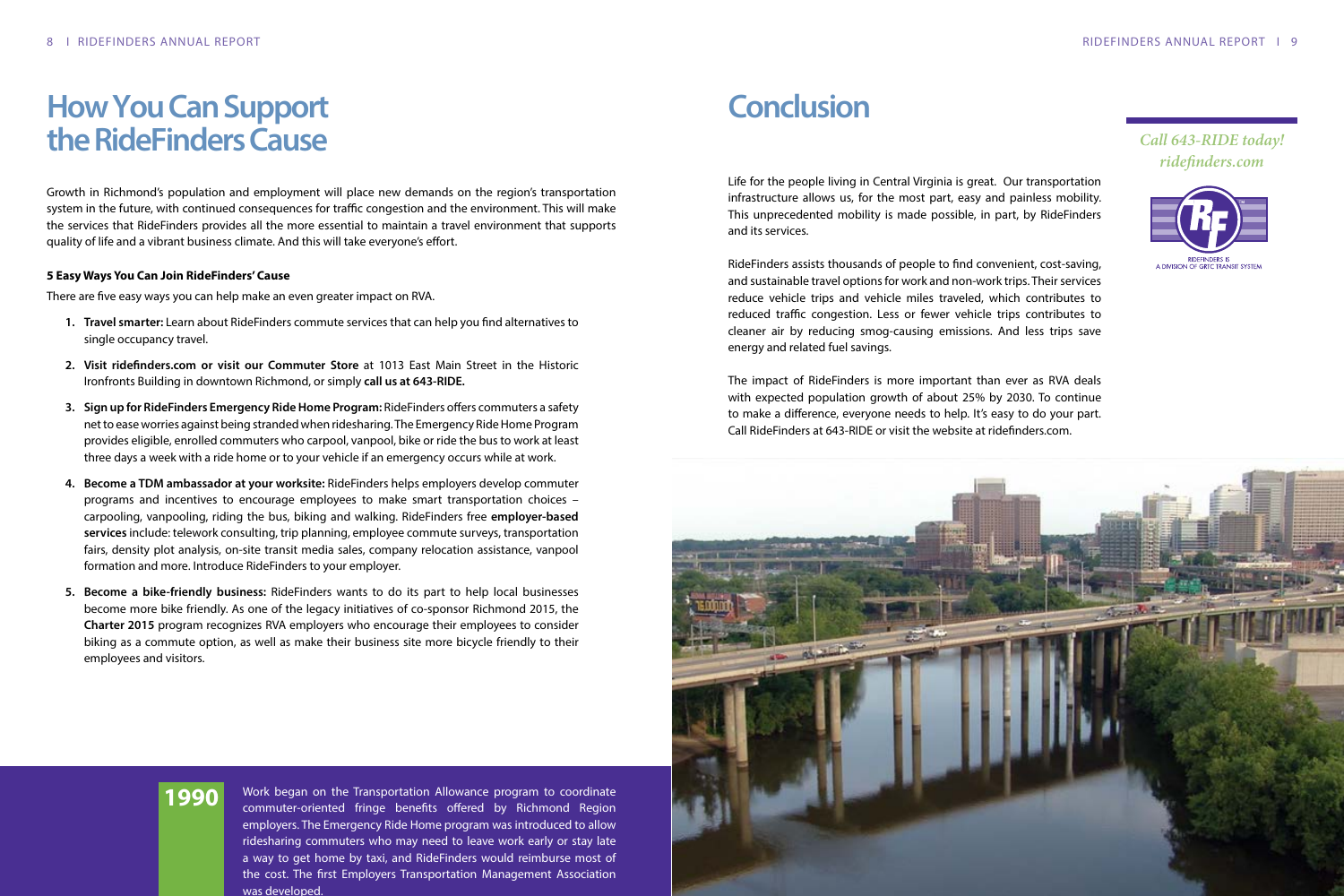#### 10 I RIDEFINDERS ANNUAL REPORT RIDEFINDERS ANNUAL REPORT I 11

# **How RideFinders Calculates Its Impacts**

For many years, RideFinders, the commuter assistance program serving the Richmond, Virginia metropolitan region, has provided travel information and assistance services to residents, employees and visitors of the Richmond region. The program offers a variety of Transportation Demand Management (TDM) services designed to reduce reliance on single-occupant vehicles for travel. TDM actions can facilitate and encourage use of non-drive alone "shared ride" travel options such as carpooling, vanpooling and public transit or non-motorized transportation options, such as biking or walking. TDM actions such as telework and compressed work schedules can enable travelers to avoid a trip entirely or shift the time the trip is made to a less congested time of day.

- • Awareness Build initial awareness of options/concept • Familiarity Increase appreciation and understanding
- of specific options
- Consideration/Trial Try one or more options/have a favorable experience
- Desired behavior Adopt the behavior in everyday living

During Fiscal Years 2012 and 2013, RideFinders surveyed key service user groups to assess their use of and satisfaction with the services and the role of the services in influencing or assisting commuters to make changes in their travel to work. The results of each of those surveys have been documented in individual reports. But the surveys also provided data to estimate the combined impact of RideFinders' services. This report documents those impacts – reductions in vehicle trips and vehicle miles traveled – resulting from RideFinders' TDM programs, between July 2012 and June 2013.

### **TDM Performance Indicators**

The goal of the impact assessment is to document the overall impacts of RideFinders' TDM program. But the evaluation system developed for RideFinders defines performance by a progression of actions that track with the behavior transformation continuum typically applied to social marketing models:

- Participation (category 3) Program participation refers to the number of customers who receive services from RideFinders, for example, the numbers of employer clients and the number of commuters who use the RideFinders.com website or participate in the vanpool program. Participation data are captured primarily through on-going program tracking by RideFinders staff.
- Mode Utilization/Travel Change (category 5) In the context of TDM performance, travel change refers to changes commuters make in how, when or where they travel as a result of TDM services they received. In this evaluation, travel changes are characterized by three indicators:
	-

*"I like that the Commuter Store is in a location that is very convenient to my job and that the staff there are always pleasant, professional and helpful."*

*2011 RideFinders Commuter Store Survey* The RideFinders impact evaluation adapts this model for a seven-step "continuum" of results. The first five steps mirror the social behavioral change model described above. The sixth category assesses the factors influencing the behavioral changes. The final category defines external impacts resulting from the behavior changes. The 2012-2013 evaluation estimates transportation impacts, but future evaluations also could include other personal or social impacts, such as enhanced quality of life, personal travel savings and other outcomes or benefits of travel behavior changes.

#### **Travel Behavior Change Continuum**

- 1. Awareness of modes/TDM services
- 2. Attitudes toward modes, willingness to try new mode
- 3. Participation in services
- 4. Satisfaction with services and repeated use
- 5. Utilization of modes, travel changes
- 6. Influences on decisions to change
- 7. Impacts from travel changes

The primary focus of this report is category 7, Program impacts, but indicators in categories 3 (Participation), 5 (Utilization), 6 (Influences), also are relevant to this report, as they are used as components in the calculation of impacts. Following are brief explanations of each category and typical sources of data for RideFinders' TDM Program evaluation.

1. Trial placement rate – percentage of targeted commuters

RideFinders assisted GRTC Transit System in starting the Transit Fare Subsidy Program.

The Commuter Store opened on East Main Street in Richmond. RideFinders teamed up with the Greater Richmond Chamber of Commerce and the Retail Merchants Association of Greater Richmond to form the Ozone Advisory Program.

The Employee **Transportation** Coordinator (ETC) Network was launched to help dedicated citizens arrange alternative transportation for their co-workers through RideFinders in businesses all over the region. The RideFinders organization came under the management of GRTC Transit System, allowing for an integrated total transit system in the Greater Richmond Region.

# **1991**

## **1994**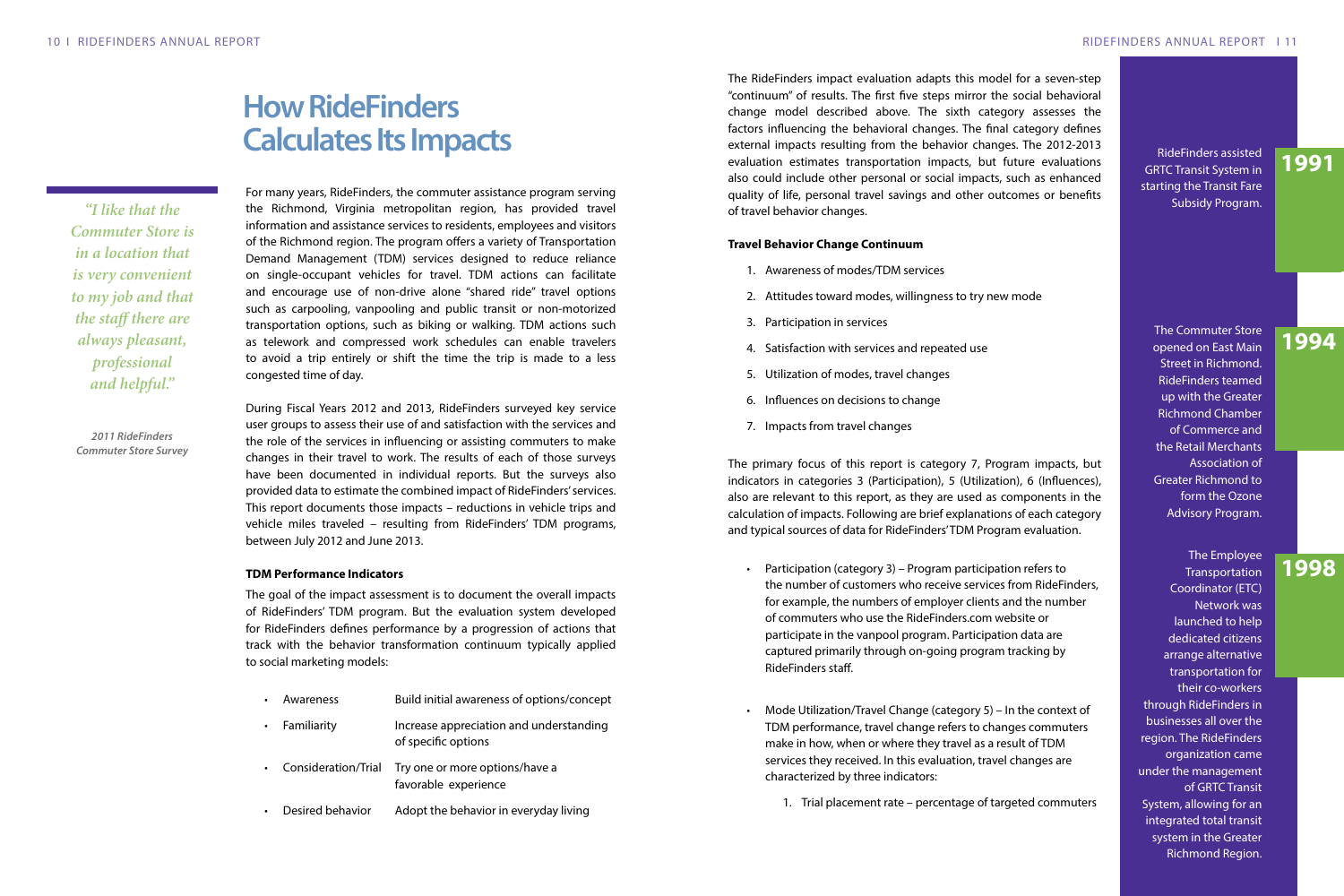who tried a new travel mode after receiving a TDM service, but did not continue. A related element is the duration of the new travel arrangement – how long did the travel change last?

- 2. Continued placement rate percentage of targeted commuters who made a travel change and continued the change.
- 3. Alternative mode placements the total number of people in the targeted population who made a change to an alternative mode.

These indicators are assessed by surveying a sample of the targeted population to ask about their travel patterns during the evaluation period and identifying commuters who made a travel change.

- Influence on Change (category  $6$ ) Because many factors influence travel behavior, the evaluation also examines the role the service played in influencing the travel change. Influence typically is assessed through surveys of customers who use the service and make a travel change.
- Impacts (category  $7$ ) Finally, two TDM performance indicators represent the contribution of the TDM services to regional travel objectives, including:
	- 1. Vehicle Trip Reduction Measure of reduced singleoccupant travel – e.g., "cars off the road." This is typically measured by surveying a sample of service users about their current travel and their travel before they used the TDM service. These survey data are used to derive a multiplier factor that represents the average number of trips reduced per user.
	- 2. Vehicle Miles Traveled (VMT) Reduction A second measure of reduced single-occupant mileage, either by vehicle trips eliminated or reduced length of existing vehicle trips. VMT reduction also is typically measured through a survey of service users. In this case, survey data are used to derive a multiplier factor for the average miles per trip reduced.

The factors noted above are applied in the impact calculation methodology to calculate TDM program impacts resulting from commuters' travel changes. These calculations are briefly described below. Section 2, which presents the results of the FY 2013 impact calculation, explains specifically how this basic approach was implemented in the RideFinders evaluation.

#### **Impact Calculation Approach**

Figure 1 on this page illustrates the method developed to calculate travel impacts for the RideFinders program. As shown, it consists of a series of multiplication steps beginning with a definition of the population of interest for a particular service. A series of multiplier factors derived from a survey of users are then applied to the population to calculate service impacts. This method is applicable for any service for which participation can be tracked and multiplier factors can be developed. Each service will have a unique set of factors, depending on the characteristics of the users and the service, but the basic calculation method is the same for all services.

A brief description of each of each step is presented below.

1. Estimate commuter population "base" for the service

A TDM service is designed to influence or encourage a targeted set of travelers to shift to non-drive alone modes. These travelers represent the population base or population of interest for that service. Depending on the service, this could be, for example, all commuters, students, employers, vanpool riders, ridematching service applicants or another targeted group. Population base estimates were identified for each service from RideFinders' tracking data.

*"Having a way to get home in an emergency was one of the key deciding factors in my giving up my downtown parking space and commuting to work by bus."*

*2011 RideFinders Emergency Ride Home Survey*



X Placement rate =

X "Vehicle trip reduction" factor  $\frac{5}{2}$ 

X travel distance =

XEmission factors =

implemented the **Commonwealth** Commuter Choice program, that provides state employees with vanpool vouchers and transit tickets.

**RideFinders** 

Convened meetings of the Vanpool Advisory Committee, a bike-pedestrian study, and the first series of Employee Transportation Coordinator roundtable discussions.

The "Get Aware of Your Air" initiative educated a whole new generation to the dangers of ground-level ozone.

## **2000**

## **2001**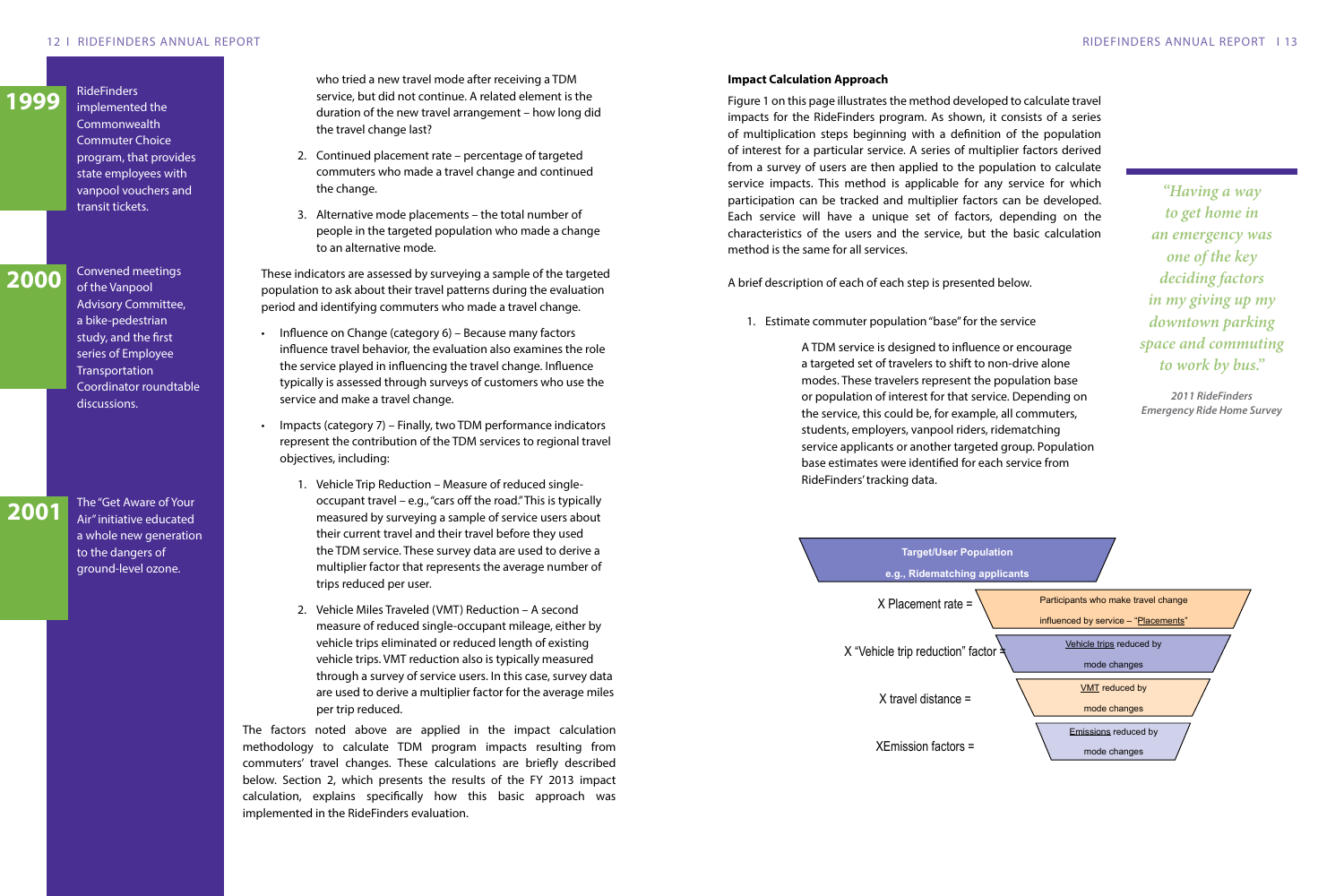#### 14 I RIDEFINDERS ANNUAL REPORT RIDEFINDERS ANNUAL REPORT I 15

2. Calculate "placement rate"

Placement rate refers to the percentage of commuters in the population base who are "placed" in an alternative mode after receiving a service. Placement rates are calculated from survey data of a sample of the population and vary from one service to another, depending on the characteristics of the service and population. To collect placement rate data, commuters are asked several questions:

- • How do you travel now what modes do you use and how often do you use them?
- Did you make any changes in your travel since you received "X" service?
- How did you travel before you received this service?
- Did the service encourage or assist you to make this change?

4. Calculate the vehicle trip reduction factor for new placements Partnered With Mechanicsville Honda to and the placement rate of the partners of commuters and the placements of the partners of commuters and the placements of the partners of commuters and the placements of the partners

> Respondents who made a travel change that was influenced by the service are considered "placements." Two rates are calculated and are distinguished by the length of time the commuter uses the alternative mode after shifting. The Continued rate represents commuters who made a shift to a new alternative mode and continued using the new mode. The Temporary rate represents commuters who tried a new alternative mode but shifted back to original mode within the evaluation period. Delineation between temporary and continued change is important because temporary changes are credited only for the duration of time the new mode was used.

3. Estimate the number of new alternative mode placements

Step 3 estimates the number of new commuter placements in alternative modes. This is the expected number of commuters who started or increased use of alternative modes as a result of the service. It is calculated as:

*Alternative mode placements = Total Population base (from Step 1) x Placement rate (from Step 2)* 

Using the same survey data used to calculate placement rate, the vehicle trip reduction (VTR) factor is calculated as the average daily vehicle trips reduced per placement, taking into account three types of changes:

8) Shifts to an alternative mode, from driving alone or

- from another alternative mode
- 9) Increased use of alternative modes
- carpool or vanpool

10) Increase in the number of riders in an existing

The VTR factor combines the trip reduction results of all placements into an average reduction. Shifts from alternative modes to drive alone are not included, since these changes are not the intended result of TDM services. Appendix 1 presents an example of a basic calculation of a VTR factor.



Partnered with Mechanicsville Honda to give away a Honda Civic Hybrid to a participant in the carpool program.

First Try Transit Day partnership with GRTC Transit System. Bike Program launched with Clean Air Campaign Bike Challenge to encourage participants to ride their bikes at least one day a week. Partnered with Agee's Bicycles to provide loaner bikes for the first 250 Bike Challenge participants to register.

The "Get Aware of Your

Air" initiative educated a whole new generation to the dangers of groundlevel ozone.

## **2005**

# **2007**

(Rideshare Incentive Program). Partnered with Theater IV to educate elementary school students about air quality and the environment through the play, "The Air We Share." The performance message was tailored to coincide with the science requirements of the Virginia Standards of Learning (SOL). Launched Team RideFinders Clean Air Heroes comic book as a supplement to the play.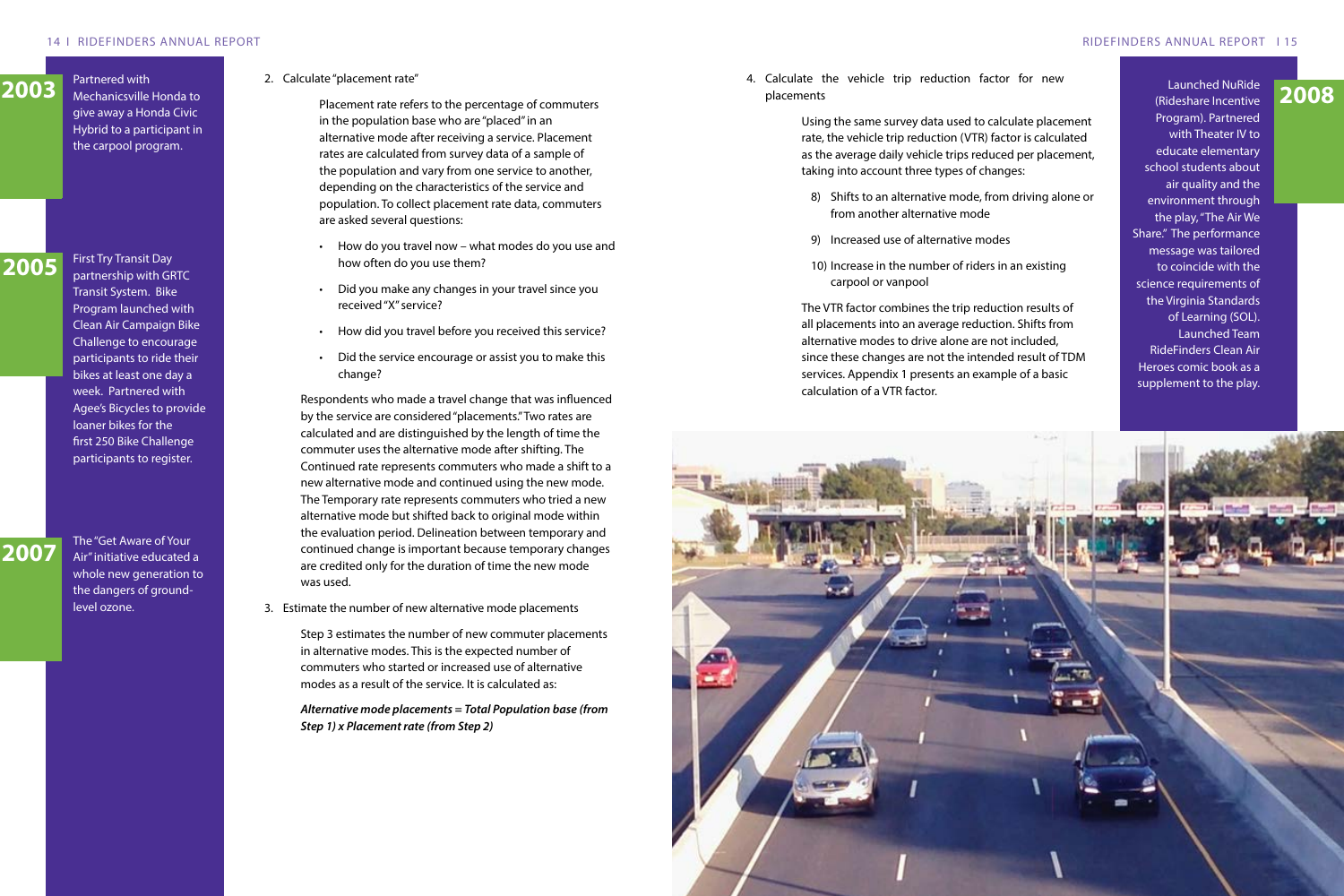5. Estimate vehicle trips reduced

The number of daily vehicle trips reduced for the service is estimated by multiplying the number of commuter placements by the VTR factor:

## *Trips reduced = Total placements (from Step 3) x VTR factor (from Step 4)*

6. Estimate vehicle miles traveled (VMT) reduced

The daily VMT reduced is calculated by multiplying the number of daily vehicle trips reduced (Step 5) by the average commute distance for commuters who made a travel change. The average distance is calculated from the same survey data used to calculate the placement rate and VTR factor.

### *VMT reduced = Total vehicle trips reduced (from Step 5) x one-way travel distance*

7. Adjust vehicle trips and VMT for access mode

Emission reduction is calculated by multiplying vehicle trips reduced and VMT reduced by emission factors. But because commuters who drive-alone to meet a carpool, vanpool or bus create a "cold start," the air quality analysis subtracts these access trips and the VMT driven to the meeting point from the vehicle trip and VMT reductions. These "adjusted" vehicle trips reduced and VMT reduced, rather than the initial totals, are used as the base for calculation of emissions reduced. Because vehicle access distance trips are typically short, the total vehicle trip reduction is reported as the travel impact, but the adjusted VMT is reported as the VMT reduction for the program.

*"I am the coordinator of a vanpool and some riders will not join without this much needed service [ERH]. It really helps that the service is free to the riders in the vanpool."*

*2011 RideFinders Emergency Ride Home Survey* 8. Estimate emissions reduced

Daily emissions reduced as a result of the program are estimated by multiplying the adjusted VMT reduced by regional emission factors (grams of emissions produced per travel mile). The emissions factors used in the 2013 evaluation were provided by VDOT; they match factors used for VDOT environmental calculations for the Richmond metropolitan region. The emissions factors account for emissions created from a "cold start," when a vehicle is first started, a "hot soak," that occur when the vehicle is later turned off, and the emissions generated per mile of travel by a warmed-up vehicle.

### *Emissions reduced = Adjusted VMT reduced (from Step 7) x Per mile emission factor*

9. Estimate the energy savings

Energy savings is reported as gallons of gasoline saved and is estimated by multiplying the adjusted VMT reduced by an average fuel consumption factor for the regional mix of light duty vehicles.

The approach defined in these steps was used to calculate the FY 2013 impacts for the RideFinders TDM program.

### **Summary of Impacts**

Both the high and conservative levels of impacts are reported, but the "true" impact of the services likely falls somewhere between these two extremes. As shown, RideFinders helped at least 5,431 travelers make a travel change and might have assisted as many as 7,565. The number of daily trips reduced through RideFinders' services is between 5,653 and 8,252 and the VMT impact is between 135,580 and 186,996 daily VMT reduced. The high and conservative estimates for emission and energy impacts also are shown.

But even the "directly influenced" impacts likely represent a conservative estimate, in that they credit only changes for commuting trips. Several RideFinders programs, such as the RideFinders.com website and NuRide, also assist users to make travel changes for non-work trips, and



*"Once again, thank you for the opportunity to implement this program. It has catalyzed a change in the way we do business. Not only are people driving less, but it has begun to free us up from the notion of a brick and mortar work environment. Our two new programs, one in local public schools and the other working out of employees' homes across the state, were made possible though some of the management and communication tools we learned from your program."*

*From a Telework! VA company*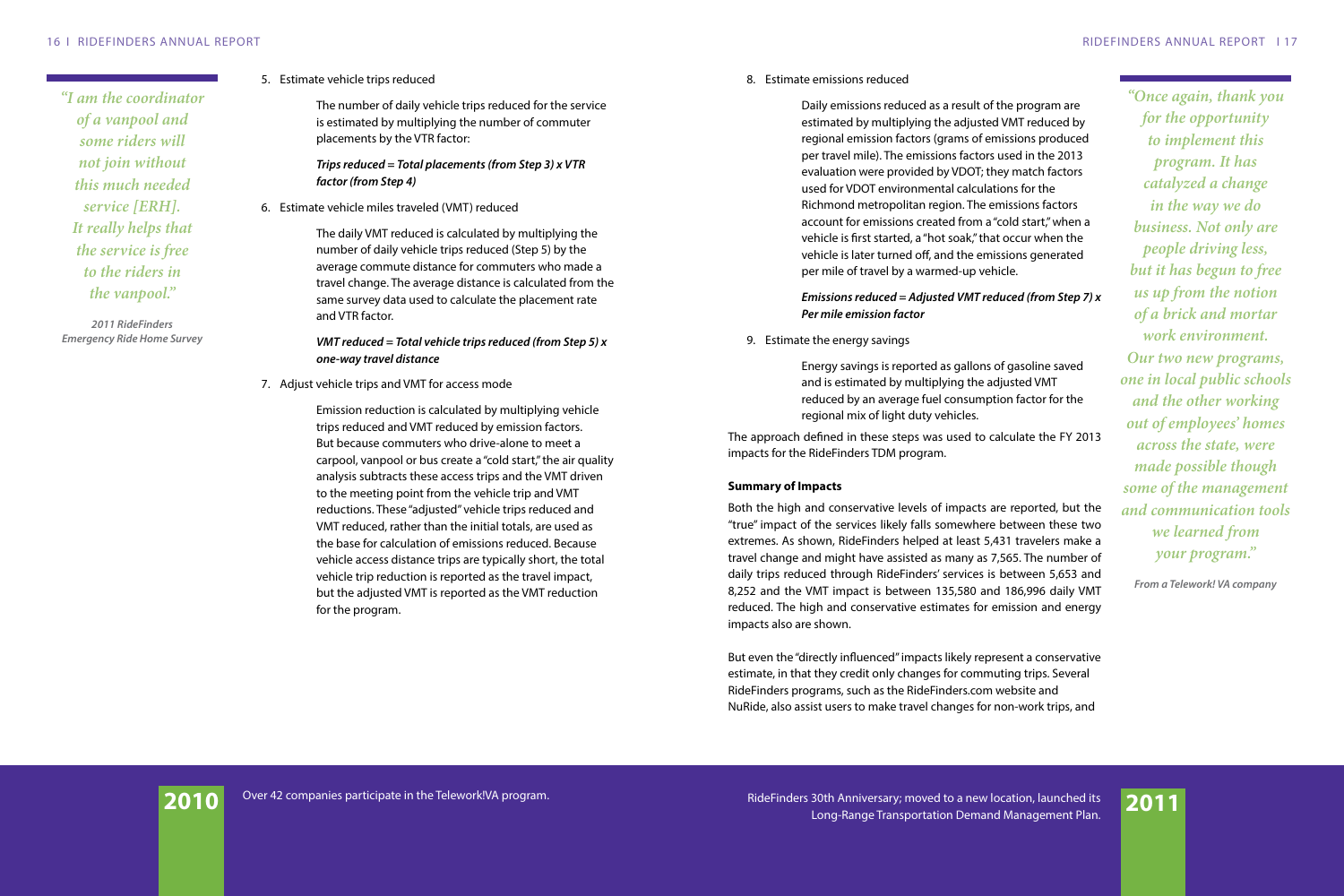#### 18 I RIDEFINDERS ANNUAL REPORT

**2012** Began accepting credit cards for purchases.

**EVALUATION OF RIGHT INCHEST** 

**AT (TDM) PROG** 

Deart Resert (10-30-13)

Fis

FY 2013 TAN

the service user surveys found that non-work changes did occur. It was not feasible through these surveys to estimate a specific level of trip or VMT reduction for non-work trips, but these changes would increase the overall trip and VMT reductions. Additionally, the assessment likely undercounts the impacts of RideFinders' marketing efforts because the calculation does not include changes commuters make without using any of the ten RideFinders services specifically included in the calculation.

### *Percent of RideFinders' Impacts Within PDC Region – Overall and by Service*

| <b>Service</b>                       | <b>Vehicle Trips</b><br><b>Reduced</b> | <b>VMT</b><br><b>Reduced</b> |
|--------------------------------------|----------------------------------------|------------------------------|
| - Overall - all ten services         | 92%                                    | 57%                          |
|                                      |                                        |                              |
| - Vanpool                            | 85%                                    | 35%                          |
| - NuRide financial incentive program | 95%                                    | 60%                          |
| - Employer support - Commuter Choice | 95%                                    | 70%                          |
| - Employer support - Telework        | 85%                                    | 68%                          |
|                                      |                                        |                              |

| - Ridematching                   | 96% | 45% |
|----------------------------------|-----|-----|
| - Commuter Store                 | 99% | 95% |
| - Emergency Ride Home            | 97% | 54% |
| - RideFinders.com website        | 82% | 47% |
| - Commuter express bus           | 96% | 88% |
| - Fixed route "choice rider" bus | 98% | 98% |
|                                  |     |     |

**For a full copy of the 2013 Technical Impact Report –** 

**"Evaluation of RideFinders' FY 2013 Transporation Demand Management (TDM) Program Impact" – contact RideFinders at 804-643-RIDE.**





Expanded product line by partnering with VDOT and RMA to sell EZ Pass transponders, the only vendor with onsite registration capabilities for the product.

Produced region wide Public Service Announcement partnership with The Virginia Department of Environmental Quality (DEQ).

Along with Richmond 2015, created Charter 2015, a program that recognizes RVA employers who encourage their employees to consider biking as a commute option, as well as making their business site more bicycle friendly to their employees and visitors.

# **2013**

Launched RideFinders On the Move mobile application; launched GreenRide, an interactive ridematching system, participated in Ozone Advance Program